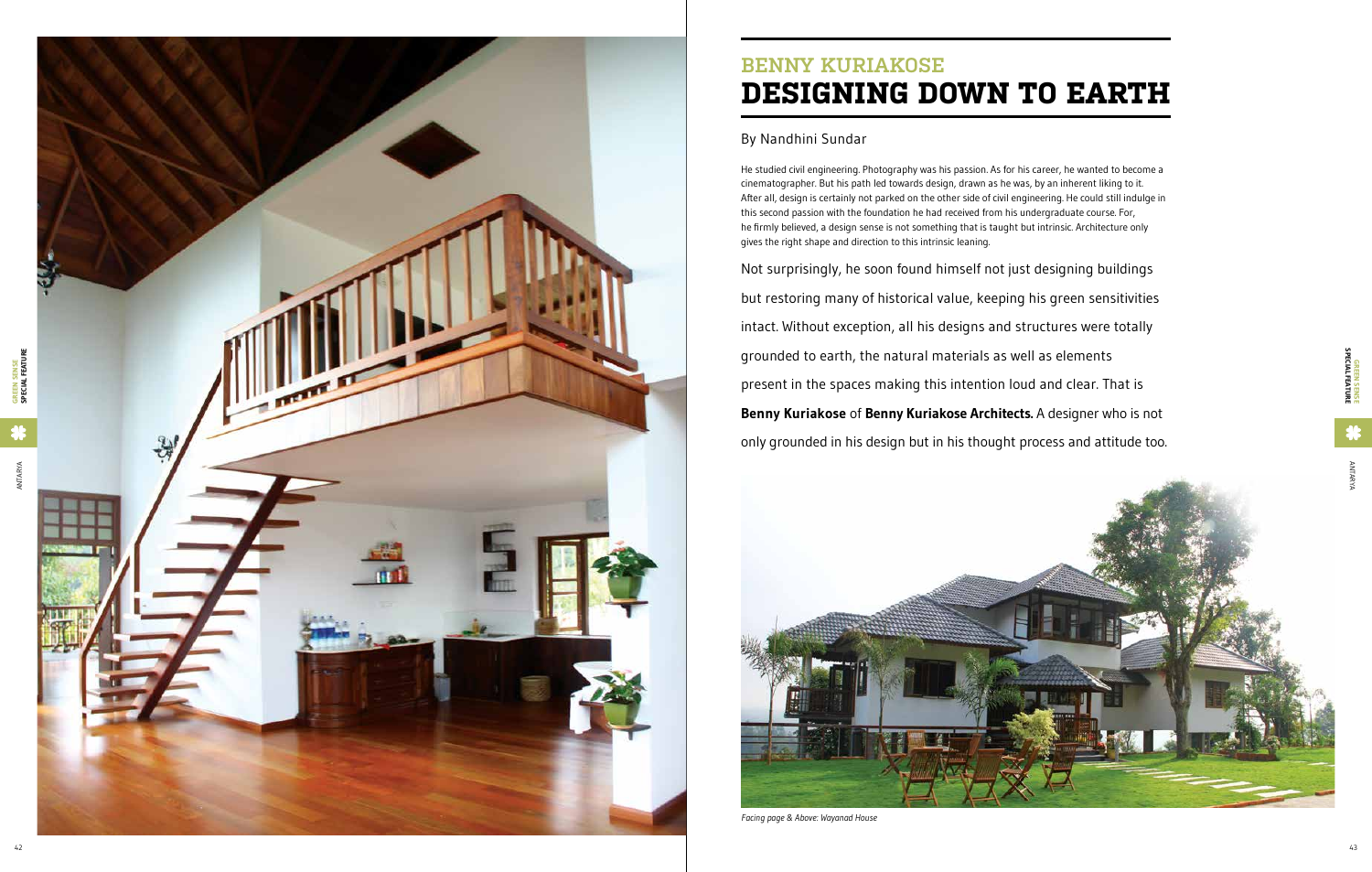







His project in Benegaon village in Lattur district, which involved a housing development, adopted the traditional pattern for the houses. The reconstruction of Chapredi village in Bhuj that was destroyed by the earthquake, followed after this project. The design opted addressed the earth quake sensitivity of the region while keeping the local sentiments in perspective. Not surprisingly, given his experience in working in disaster areas, the reconstruction of the settlements affected by Tsunami also came to him where he roped in community participation in the design and construction.

Stressing on the importance of research before embarking on the basics of design of a project, Kuriakose states that the concept is most important as design evolves from this. "Research thoroughly on various aspects of the project before coming up with the design", he says. His work on the Muziris Heritage project is a case in point where extensive research was done before embarking on the conservation.

The Muziris involved the restoration of 2 synagogues, 2 forts along with some of the oldest temples in the area. The excavation of the place showed links with the Muziris port besides the Roman and Middle East connection. Plenty of pottery, precious stones, old boats, even toilets were excavated. Kuriakose had to work out a concept where the history of this place would be effectively narrated. "Education and not tourism is the primary accent of the project", he says.

During the conservation he ensured that the spaces brought in sufficient light and were structured to bring in the energy along with the presence of water that offered a healing effect through its visual presence as well as the sound of it flowing. Besides tracing history and restoring the heritage, the project also included developing the infrastructure in the region to make the place tourist friendly.

Says Kuriakose, "A structure should be flexible to adapt to long term use and the design should be creative yet functional. While the design should be able to incorporate locally available natural materials, *Casa Rajo* the five elements should be effectively brought in. The